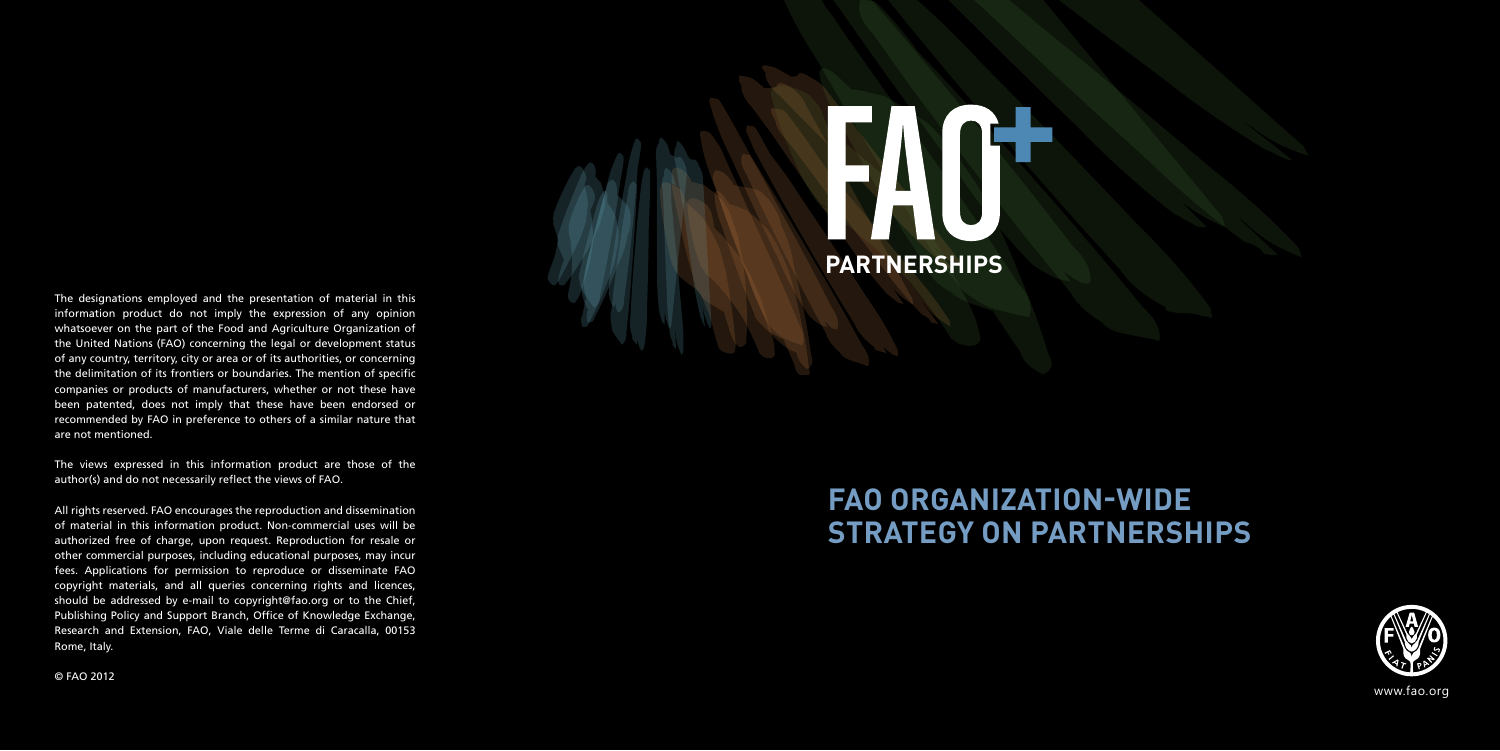

Joining forces for a hunger free world.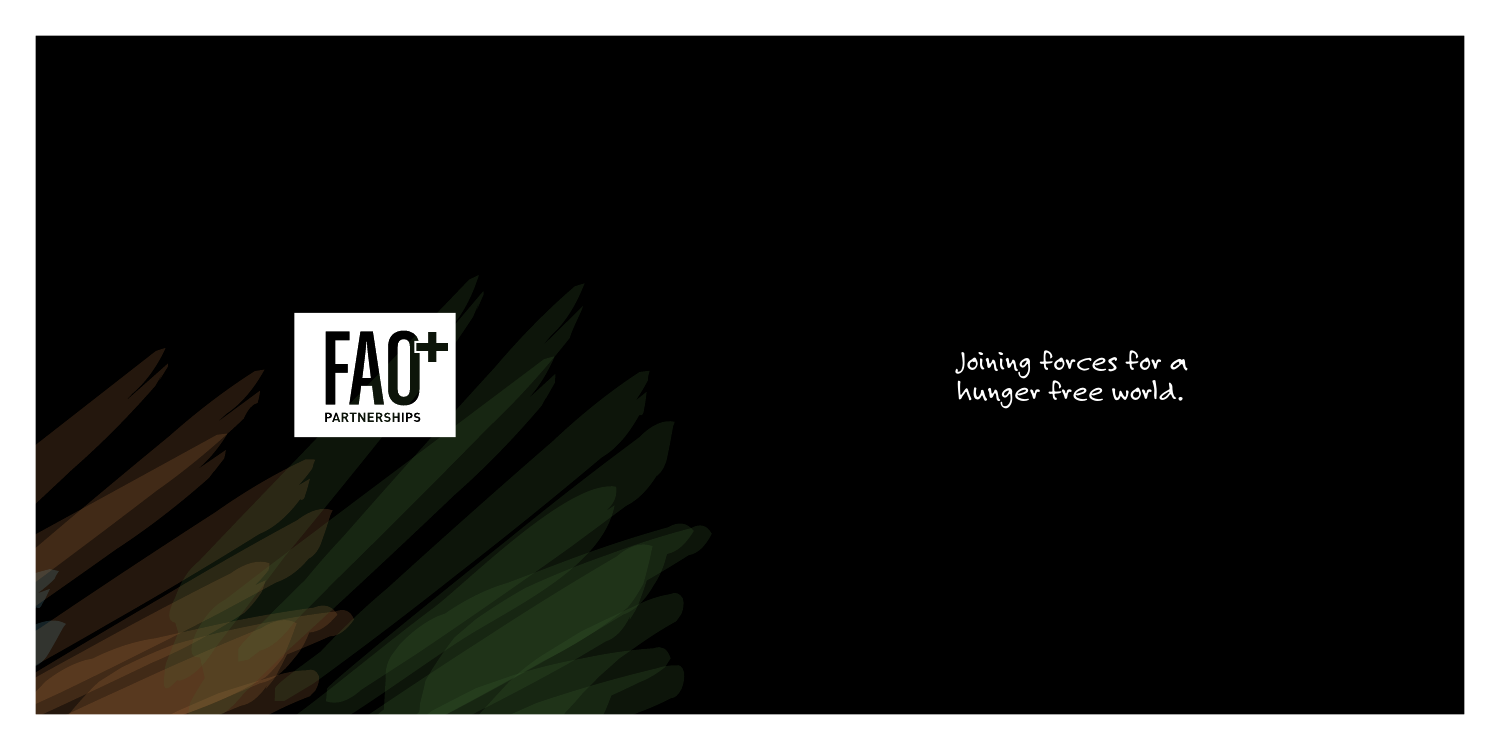This strategy is determined by the vision that FAO will enhance its capacity to assist its Members in achieving their Global Goals through key partnerships and strong alliances. FAO's effectiveness in achieving its goals will be enhanced by an organization -wide strategy on partnerships. The objectives of the strategy are to:

- 
- build up and to maximize the use of available technical knowledge;

- enhance interaction with other actors and final users of FAO services in order to realize larger benefits to Members;
- strengthen FAO's capacity to select, prioritize, establish and successfully operate partnerships for supporting shared goals.

The strategy is designed to promote a more systematic use of partnerships and to provide practical guidance to FAO units and partners to facilitate the selection, prioritization, development and management of new or renewed partnerships.

# **VISION AND OBJECTIVES**

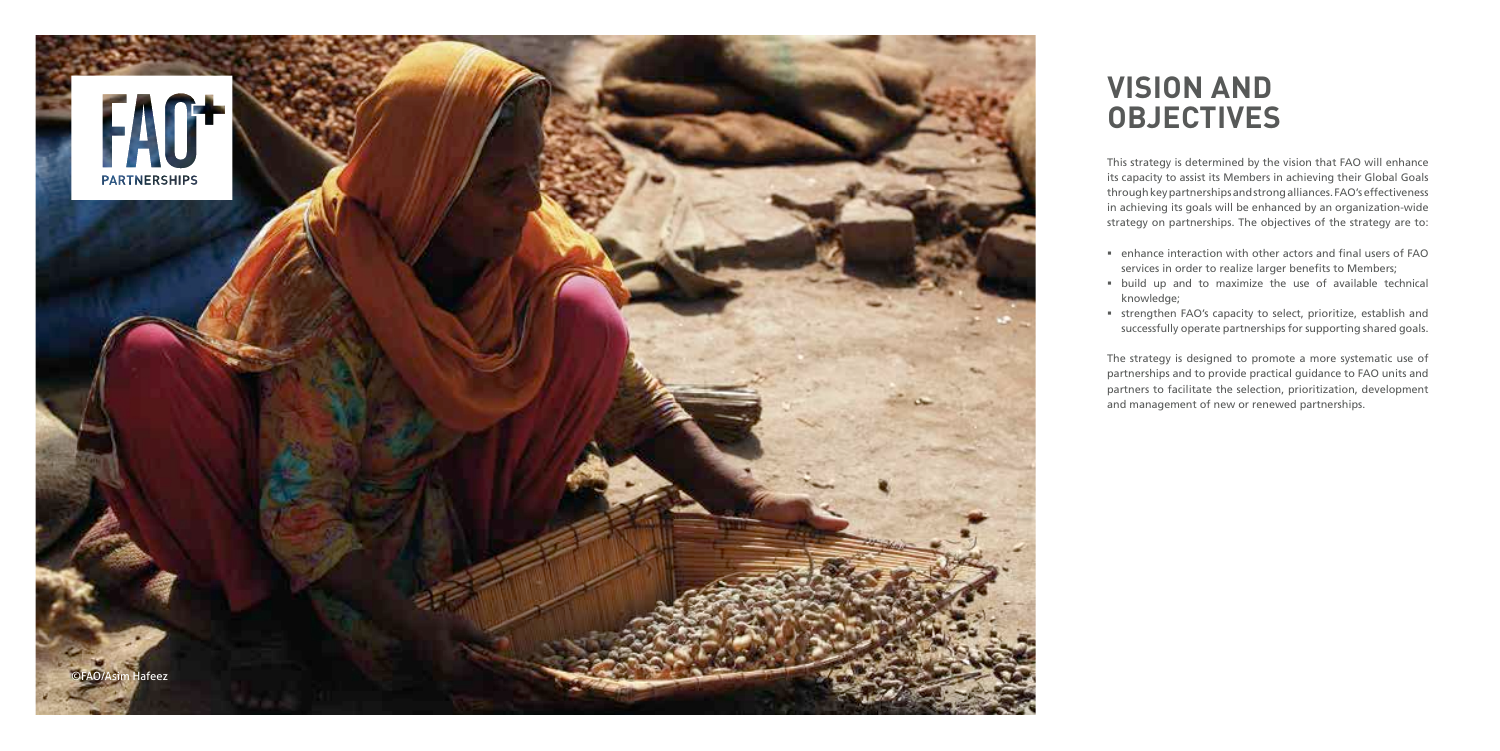#### **Why does FAO partner ?**

In order to be successful in performing its institutional role in the international governance of agriculture and agricultural development, including in fisheries and forestry, FAO must participate in the mobilization of the world's best knowledge and capacities in these fields. Such knowledge and capacities do not reside only in FAO and so it is necessary to link up with other relevant institutions in support of shared goals. FAO both contributes to partnerships and benefits from them. Partnerships can be of varying duration and have an instrumental and operational role in enhancing FAO's effectiveness. Decisions on entering into a partnership will be based on the specific comparative advantages of the Organization and the partners concerned. **SCOPE**<br> **In order to be successful in performing its institutional**<br>
note to be successful in performing its institutional<br>
role in the international governance of agriculture<br>
role in the international governance of agri

#### **FAO partners to :**

- better fulfil its mandate in a rapidly evolving environment of increased complexities and a growing number of actors;
- enhance its technical performance and competence to ensure that it remains the repository of cutting-edge knowledge;
- optimize its use of resources and services to Members, particularly in situations calling for cross-sectoral and multi-disciplinary approaches and solutions, or where administrative collaboration could lead to more efficient and effective assistance;
- more efficiently and effectively reach out to final users of its services.

Partnerships and alliances will be an important factor in enabling prioritization of FAO's technical work, including resource allocations, as well as a means for ensuring priority areas of work are carried out effectively and

savings and economies of scale, as well as for broadening the scope of technical work and expertise. This is of particular significance in the light of resource constraints and strategies for resource mobilization. Thus resources required for establishing or retaining partnerships could be seen as an investment.

#### **Definition of partnership**

This strategy follows the definition of partnerships as used by the IEE and as established in 2005 by the FAO evaluation of the strategy on partnerships and alliances. The terms "partnerships" and "alliances" which are used interchangeably refer to a "cooperation and collaboration between FAO units and external parties in joint or coordinated action for a common purpose. It involves a relationship where all parties make a contribution to the output and the achievement of the objectives rather than a solely financial relationship". A partnership can be characterized by the following elements:

- A partnership is a voluntary association of partners.
- **Partners are expected to share a common interest.**
- **Partnership entails complementary resources** (technical, financial or human).
- The dynamic performance of a partnership assumes the existence of an agreement on modalities.
- Each partner is expected to pursue specific benefits which are the fundamental motivation for entering into the partnership.
- By deciding to get involved in an alliance or a partnership, partners accept the need to share risks and confront them together, based on a foundation of mutual trust.

It should be underlined that the existence of a mutual will among the partners to pursue a common goal is a

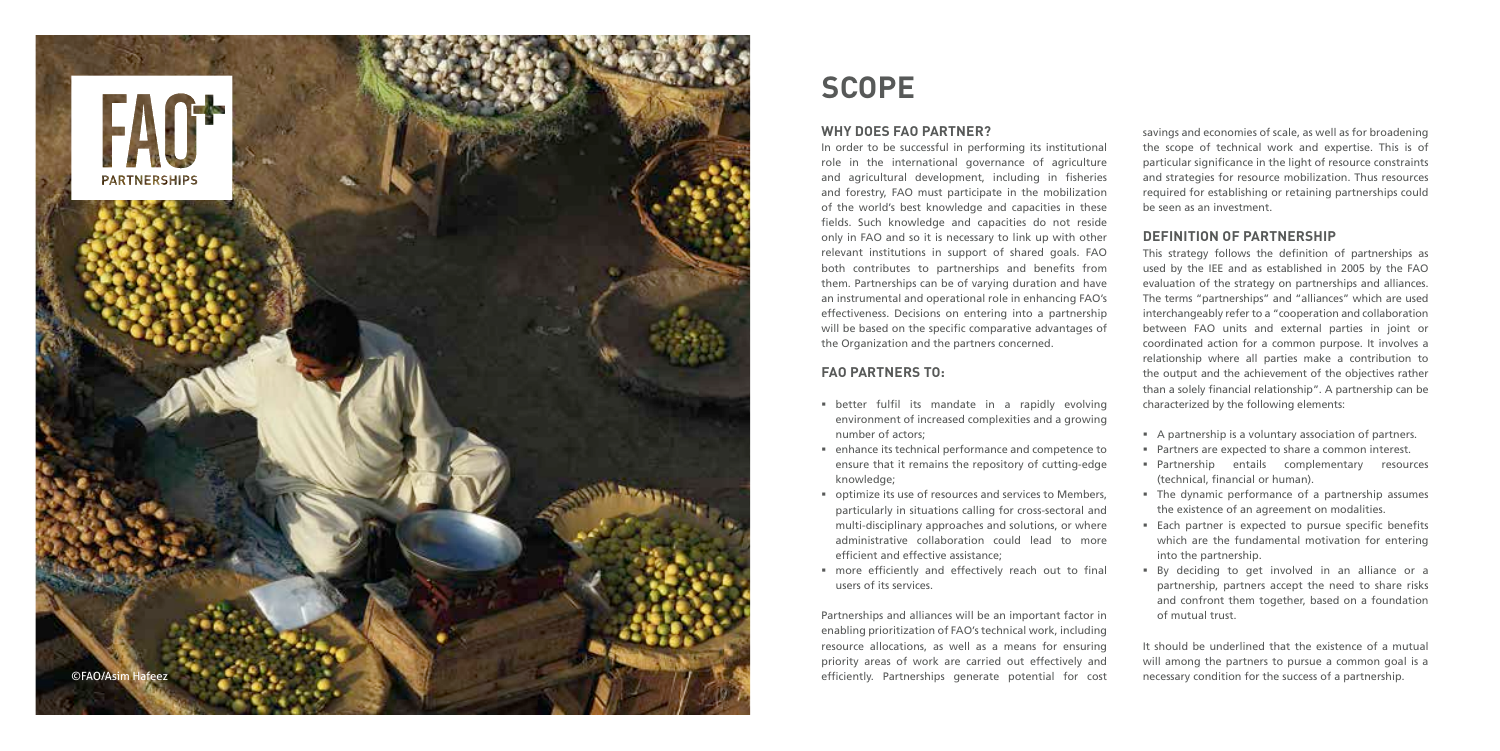#### **A corporate approach to partnerships**

Member States have emphasised the importance of FAO not working in isolation but rather collaborating in partnerships and alliances with other entities in order to better fulfil its mandate and enhance its effectiveness in assisting its Members to achieve their Global Goals.

The Strategic Framework 2010-2019 provides for a results-based regime and defines FAO's Core Functions that are a critical means to achieve results by applying the Organization's comparative advantages. Partnerships and alliances is one of these Core Functions, aimed at providing a means for strengthening and enhancing the effectiveness of FAO's work through enhanced technical performance, horizontal collaboration in strategic and operational programming, advocacy and reaching out better to ultimate users of its services.

The Core Function of partnerships and alliances contributes to the achievement of FAO's Organizational Results and will also be an important factor in enabling prioritization of FAO's technical work. The effectiveness of FAO's new corporate approach to partnerships will be monitored and measured through a functional organizational result on "key partnerships and alliances that leverage and complement the work of FAO and partners".

The Office for Communication, Partnerships and Advocacy (OCP) is entrusted with a dedicated responsibility for FAO's overall approach towards partnerships and alliances, including the implementation of the organization-wide strategy on partnerships. OCP aims to strengthen the alignment of organizational partnerships with the pursuit of FAO's strategic objectives and priorities. OCP will inter-alia facilitate and support the Organization's engagement in partnerships, serve as a corporate repository of knowledge and lessons learned from FAO's experience in partnerships, share information and support communication on partnerships.

The main focus of the organization-wide strategy is on the overarching dimensions of FAO's partnerships. Implementation of the strategy will facilitate a re-assessment of current partnerships, as well as the identification of promising areas for new partnerships. It should not only enhance the performance of the Organization but also contribute to the gradual realisation of a "culture" of partnership as a major element of the approach to be taken by the Organization in its work. Specific strategies will also be implemented, in particular on collaboration with the UN system, the UN agencies based in Rome, civil society, and the private sector.

#### **Who are FAO's partners?**

Partnerships are firmly embedded in FAO's way of doing business at global, regional, sub-regional and national levels. FAO collaborates with a large number of different entities to enhance its strategic and operational programming, funding and advocacy roles. Partnerships can be of a horizontal nature where the Organization and its partners are looking for complementarities, for example on inter-disciplinary issues, or of a vertical nature where the partners share responsibilities for upstream (research) and downstream (outreach) activities.

Given its nature as an inter-governmental organization, FAO has always maintained a special relationship with member governments which are responsible for the governance and funding of the Organization. At a regional level growing emphasis is given to the collaboration with Regional Economic Integration Organizations (REIOs). More recently the Organization has entered into partnership networking arrangements between locally-elected authorities such as regions and municipalities in developed and developing countries as currently pursued under the FAO Decentralized Cooperation Programme (DCP), which offer promising opportunities for enhancing FAO's outreach at a national level.

FAO partners with other agencies of the United Nations system at headquarters, regional and country levels, including through participation in the UN Chief Executives Board for Coordination (CEB) and its subsidiary bodies and in the context

of the "delivering as one" pilot exercises. FAO also collaborates with international financing institutions (IFIs), such as the World Bank as well as other intergovernmental entities. FAO has a particularly dynamic and strong collaboration with the other Rome-based UN agencies, the International Fund for Agricultural Development (IFAD) and the World Food Programme (WFP). The nature of this collaboration is both substantive in terms of field operations, as well as collaboration in all the administrative support areas (including finance, HR, procurement, IT, investment services, and facility management).

FAO collaborates with a number of bilateral donor agencies and regional or sub-regional institutions, including regional development banks. The Organization maintains multiple linkages at different levels with the International Agricultural Research Centres (IARCs) of the Consultative Group on International Agricultural Research (CGIAR) and collaborates with other research and academic institutions.

FAO partners with civil society, including people's organizations and Non-Governmental Organizations (NGOs), the private sector and foundations. FAO engages further in a variety of formal institutionalized partnerships and less formalized networking arrangements. Moreover FAO provides an opportunity for other organizations, individuals, governments, civil society, academia and celebrities to be involved in the global fight against hunger through advocacy initiatives.

©FAO/Asim Hafeez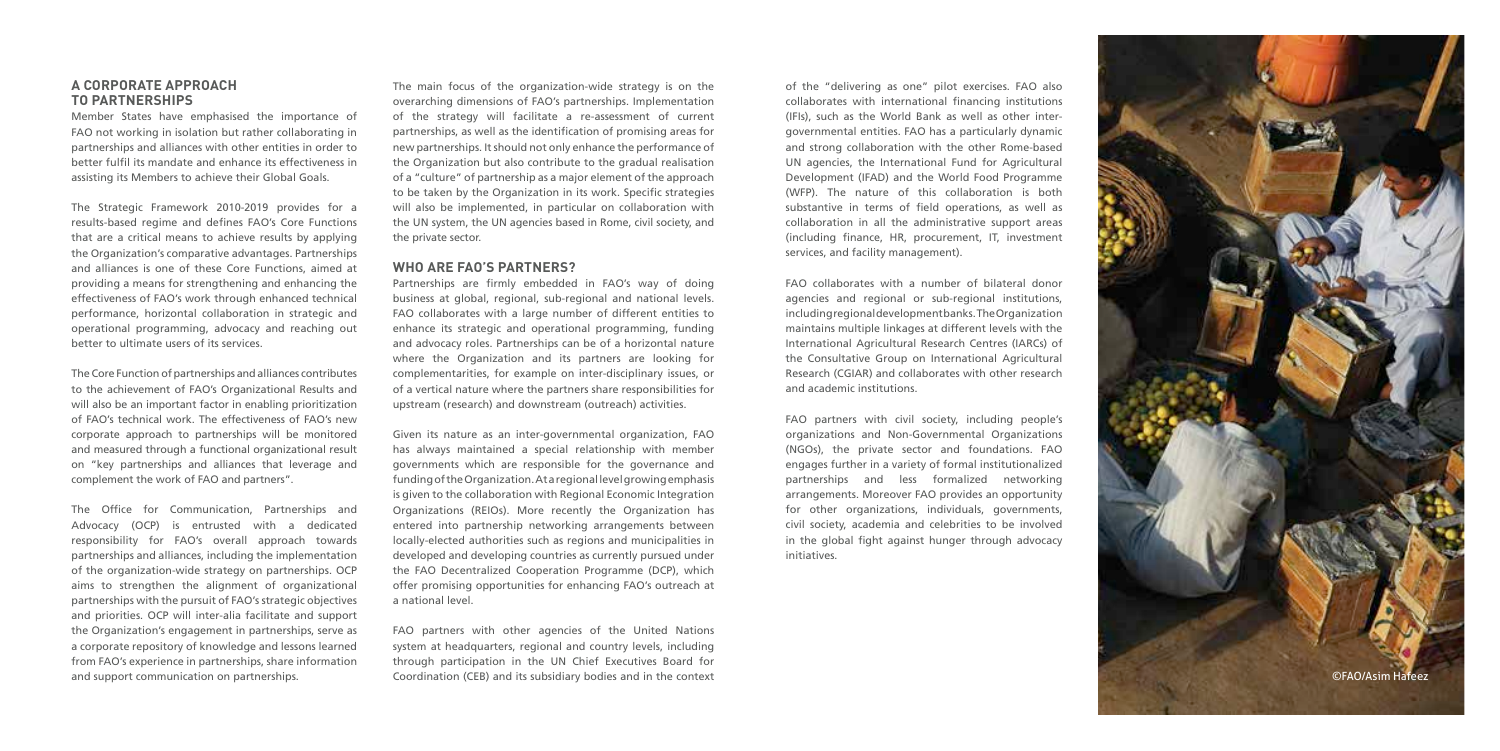The organization-wide strategy on partnerships is underpinned by the following guiding principles that should be applied whenever the Organization is reviewing existing partnerships or is considering entering into a new partnership or alliance. The set of guiding principles should be understood as a "living document" which will remain subject to revision in the light of experience gained.

 A partnership should lead to a clear and mutual added value in terms of results relevant to shared goals and objectives, weighed against savings, costs and impediments.

**Building on ongoing collaboration, new partnerships should** be based on the comparative advantages of each partner.

 A partnership should serve as a means for greater effectiveness in supporting international governance of agriculture and agricultural development, including through results-based monitoring and incorporating lessons learned, in line with FAO's global goals and strategic objectives.

 The nature of the role of FAO in a partnership, which could be that of a leader, facilitator or participant, should be determined by the nature and relevance of inputs and services to be provided.

 FAO must at all times preserve its neutral and impartial role in partnerships and act in a transparent manner while at the same time avoiding any conflict of interest.

 The implementation of global partnerships should take into account conditions and requirements at regional and country levels.

The set of guiding principles is more fully explained in the Annex to this strategy.

## **GUIDING PRINCIPLES**